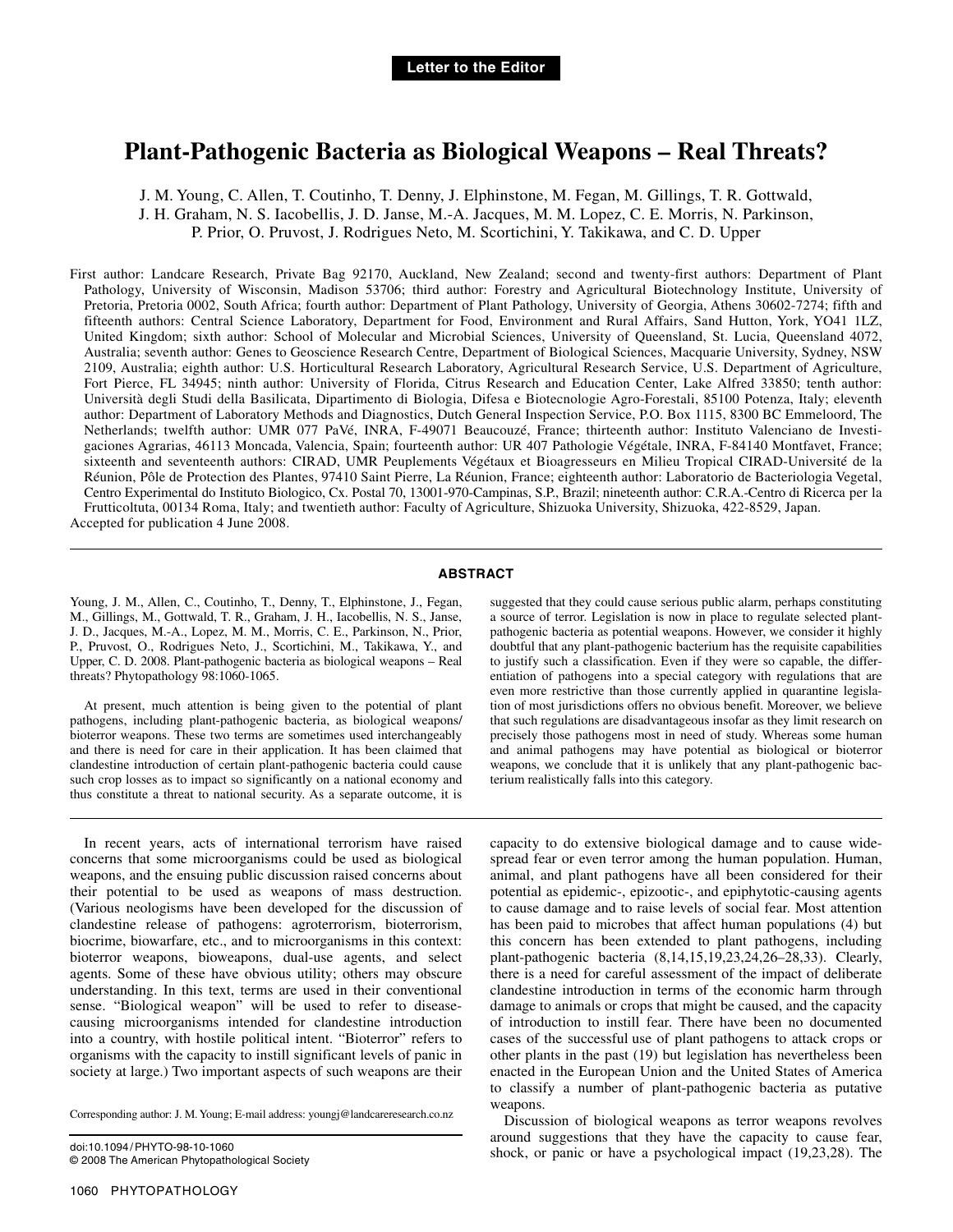concept is both highly emotive and influential but, in this context, there is no consensus as to what count as acts of terror. For instance, Casagrande (14) regards any clandestine biological attack, including environmental activism against any crop, as an act of terror.

The perception as to what a nation might consider constituting an international threat, and what are proper responses to it, is strongly influenced by cultural and political attitudes and by the historical perspective of that country. It follows that although there may be little dispute about the general characteristics of plant-pathogenic bacteria relevant to their consideration as potential biological weapons or bioterror weapons, specific definitions of them as potential biological weapons and appropriate responses to them may differ significantly. The discussion in this paper is set in an international context using examples from jurisdictions in which legislation governing biological weapons has already been enacted.

A general definition of plant-pathogenic bacteria recognizes any prokaryote that causes damage to a host plant species irrespective of the severity of the interaction. Most plant-pathogenic bacteria cause diseases that are of little or no economic importance (10). Some others cause damage that results in losses in crop yields, but these are usually tolerable. However, a small number of plant-pathogenic bacteria are capable of causing very serious damage to plants of considerable economic value. It is these pathogen–host combinations that are the subject of discussion here. If plant-pathogenic bacteria are to be defined and regulated as biological weapons, unambiguous criteria should be established to differentiate them from the majority of bacterial pathogens that clearly do not pose this threat. This is necessary in order to avoid regulation that would encumber routine research, distribution, and commercial activities.

An unintended consequence of listing plant-pathogenic bacteria as "select agents," because of their perceived potential as biological weapons could also be to restrict research that, in the long term, would more effectively mitigate serious crop damage by the pathogens than their regulation as biological weapons. The purpose of this paper is to consider (i) the criteria (or lack thereof) that might determine biological weapon status for plant-pathogenic bacteria; (ii) which plant-pathogenic bacteria, if any, fulfill such a category; and (iii) to consider the unintended consequences that such listings have in terms of the restriction of legitimate research that, in the long run, could be more effective in mitigating problems associated with plant-pathogenic bacteria.

**A definition of a biological weapon.** Considerable discussion has been given to the nature of biological weapons (8,14,15, 23,24,26–28,31–33) but there is no consensus as to a definition. Legislation has been introduced in the European Union (5,18) and in the United States (2) to regulate organisms that might constitute a biological weapon threat. An Annex (6) to the European Union legislation refers to "dual-use" technology as ".... goods and technology developed for civilian uses, but which can be used for *military purposes including for weapons of mass destruction or their means of delivery* [our italics]" and bacteria with "dualuse" capability as "Bacteria, whether natural, enhanced or modified, either in the form of 'isolated live cultures' or as material which has been deliberately inoculated or contaminated with such cultures...." By the inclusion as "dual-use" technologies comparable with nuclear weapons, European Union legislation sets a very high threshold for selection. However, as will be seen, several plant-pathogenic bacteria are currently listed that do not meet such a standard. In the United States a list of "select agents," pathogens subject to legal regulation as biological weapons, has been created. The respective European Union and the United States lists do not include the same pathogens, nor do either sets of legislation specify the criteria for identifying and listing plant pathogens as biological weapons. In the wider literature, there are no agreed definitions of biological weapons or agreement as to

their essential characteristics and this has led to the use of ambiguous terminology in discussion of the subject.

For the purposes of this discussion, we propose that, for a plant pathogen to be deemed a potential biological weapon, it must have the capacity to cause serious economic harm on a national scale. To be identified as an actual biological weapon, it must be intended for deliberate, clandestine introduction by a politically hostile adversary. The question as to whether such biological weapons can be described as bioterror weapons is treated separately.

**Criteria for biological weapon damage.** An assumption underpinning current legislation is that some plant-pathogenic bacteria are considered potential biological weapons because of their actual or potential capacity to cause devastating damage. There is no question that some plant-pathogenic bacteria cause serious damage, but to be considered a potential biological weapon, should not a pathogen be capable of causing serious loss to a crop that constitutes a significant food-stock, or a resource of economic significance to a national economy? Merely occasionally to reduce the yield of a regionally important crop cannot be considered adequate as a criterion. The minimum criterion should be that the economic viability of the crop is threatened by the resulting disease. We propose three criteria applied to crop loss, *all of which must be fulfilled*, before any plant-pathogenic bacterium could be considered as a potential biological weapon.

(i) It must be capable of causing devastating and sustained epidemic losses to a crop on a national scale. That is to say, although the crop loss may be confined to a region, the extent of loss must be such as to tend towards uneconomic yields; yields that are inadequate for a national purpose, or nationally important trade activity.

(ii) It must not already be present in the country or primary production area(s) under consideration.

(iii) The pathogen must cause loss that cannot be absorbed by substitution with another crop, or by obtaining the crop product from another source.

Several reports have attempted quantification of the likelihood that a plant pathogen can be a useful biological weapon, yet these are largely restricted to the pathogenic characteristics of the organism and give little analysis of crop loss (19,23,28). None of these reports considers loss in relation to total production, commercial profitability, or to a national economy. Only in exceptional cases, and then only in general terms, is the impact of crop loss arising from epidemic damage considered in relation to the national crop and to the national economy. Yet this is crucial to the assessment of the impact of an intentional release. Strange and Scott (30) noted the difficulty of assessing crop loss, but without this information, discussion of pathogens as biological weapons is highly speculative.

**Clandestine release.** To be recognized as a biological weapon, there must be some basis for believing that the release was deliberate. For instance, the citrus greening pathogen (*Ca*. Liberibacter spp.) and the soybean rust fungus (*Phakosora pachyrizi*) were on the U.S. Select List of potential biological weapons when they were found dispersed in major production regions. The possibility that these introductions were covert and intentional was not investigated in either case. It is difficult to specify what, in the absence of a claim of responsibility, would constitute proof of deliberate introduction.

An important difference between accidental and clandestine introduction is that the clandestine action, whether as industrial sabotage or political hostility, is very likely to involve multiple release points to enhance the likelihood of an epidemic and to make eradication more difficult. Notwithstanding this, there will be no difference in quarantine protocols and regulations aimed at preventing introductions by either path.

Clandestine release of any kind entails criminal acts that can be treated under existing criminal law. For example, animal viruses,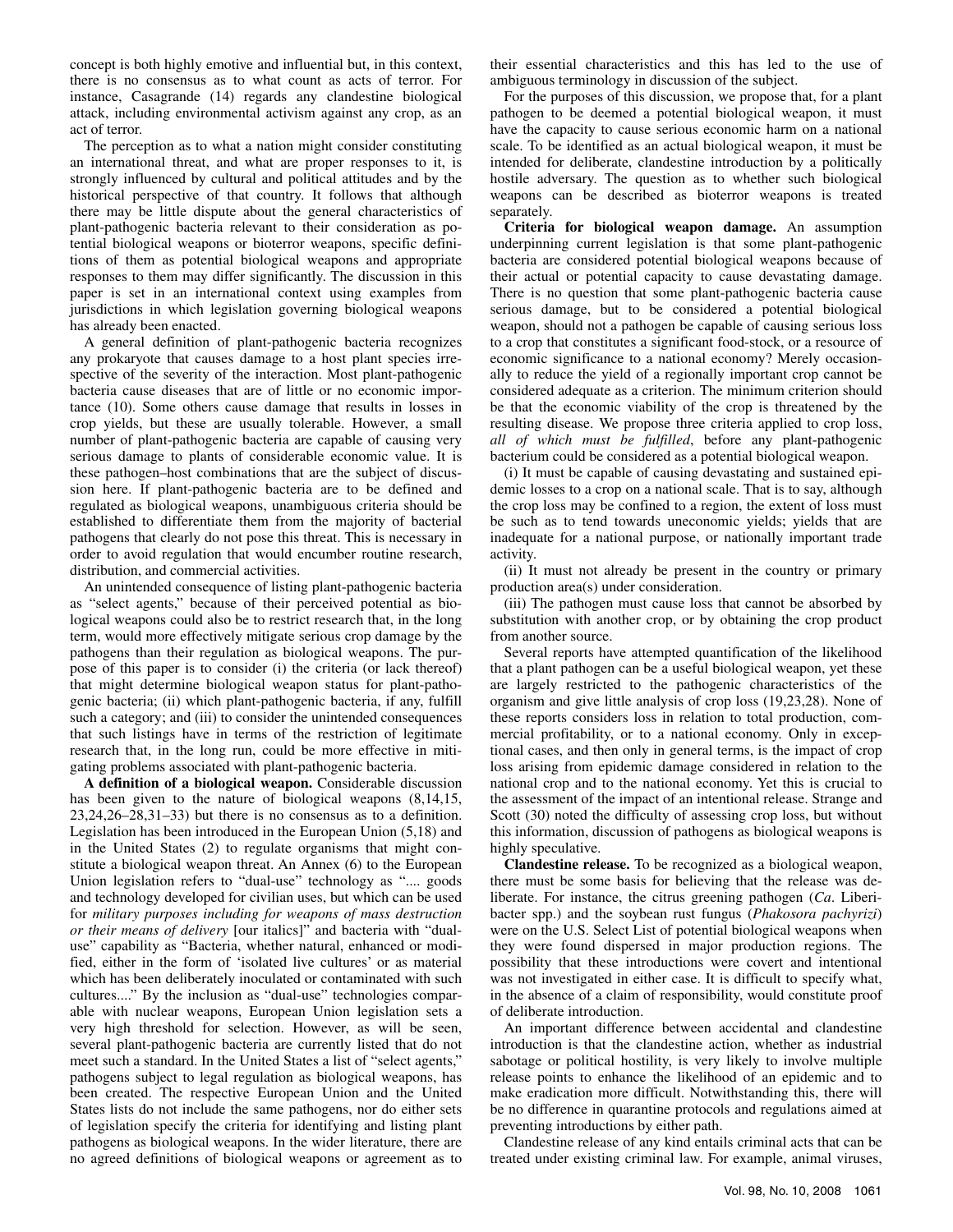such as those that cause swine fever, bluetongue, and foot and mouth disease of ungulates, have the potential for clandestine dissemination and the ability to cause considerable economic harm. It is not unimaginable that these or other pathogens could be used in acts of international industrial sabotage. Introduction could be with the intention of causing yield loss to reduce product competition, or to impose or to remove a non-tariff barrier. It is an open question if any of the activities, conducted with these intentions, would be described as release of a biological weapon.

Breeze (11) gives a thoughtful review of responses to accidental and clandestine introduction using the introduction of the foot and mouth virus into the United States as a model. Breeze concludes that clandestine introduction is easy, costs of eradication are high and the likelihood of successful eradication is low. Consequently, it is better to direct strategic effort at long-term planning and research towards effective control, rather than attempting to prevent illicit introduction by legislation. This model closely reflects the situation that applies to plant-pathogenic bacteria.

There is always a strong case for research aimed at refining and improving quarantine protocols and management measures against serious plant pathogens. However, current quarantine protocols, though perhaps in need for refinement, usually address adequately the most probable means by which unintentional or accidental release may occur. Is there, then, a need for regulation of plantpathogenic bacteria in a higher category—biological weapon that invokes issues of national security in response? The study of strains designated as having biological weapon potential is only permitted in facilities with very high security levels. This can be expected to inhibit much research, most especially of studies of management of precisely those pathogens identified as being most harmful to economically significant crop plants (12,13). It is beyond the scope of this discussion to attempt estimations of costs of compliance either at domestic and international levels, or of costs resulting from production loss because research and development is slowed or prevented, but it seems likely that they could be substantial.

**Economic consequences of clandestine release.** Little consideration has been given to the need to quantify the possible economic harm following the clandestine introduction of a pathogen. The following points are considered relevant.

• The diversification of agricultural resources means few countries that are the potential targets of clandestine introductions can be considered to be dependent on particular, locally grown crops either as primary food sources, or as industrial feed stocks.

• There are a very small number of plant-pathogenic bacteria that can be considered to have the potential to cause economic harm on a national scale. Devastating loss to a strategic crop caused by a bacterial pathogen has rarely, if ever, been recorded in a developed country where the principles of crop hygiene are widely understood. Rice (*Oryza* spp.), potato (*Solanum tuberosum*), wheat (*Triticum* spp.), and maize (*Zea* spp.) are examples of crops that, if they could be devastated on a national scale, could be considered targets for biological weapons, but there are no host–pathogen combinations likely to cause such damage.

• The majority of bacterial pathogens that have been identified as potential biological weapons are already endemic or introduced into most of the regions and countries in which their host crops are grown (10). There are few additional regions or countries in which their introduction might cause such economic damage as to confirm such identification.

• Reductions in yield of any particular crop usually affect only the associated industry and result in importation, price adjustments, and transfer to alternative food sources.

Several pathogens do cause loss to major crops. For instance, *Xanthomonas campestris* pv. *musacearum* and the phytoplasma causing coconut lethal yellows are devastating banana and coconut crops, respectively, as they spread through central Africa. However, there is no political context in which they can be considered to be biological weapons, and there are no measures by which their movement between countries could be prevented, other than by routine but stringent quarantine protocols. *Ca*. Liberibacter spp. and *Xylella fastidiosa* also cause heavy losses of citrus and often result in complete crop destruction. These latter two pathogens are discussed in more detail below.

**Aetiological and epidemiological considerations.** Consideration of the characteristics that regulate the infection and spread of plant-pathogenic bacteria is also essential to determining their potential as biological weapons. Those that appear to be relevant are assessed here.

• The simplest method of inoculum manufacture is as suspensions of comminuted infected plant material.

• Preparation of bacterial inoculum of most plant-pathogenic bacteria is within the capabilities of "kitchen" technology.

• Illicit international movement of most bacterial pathogens can be relatively easily achieved by smuggling cultures or naturally or artificially infected plant material.

• Release of most bacterial pathogens could be achieved by wound-inoculation using inoculum from cultures or from naturally or artificially infected plant material. *Ca*. Liberibacter spp. and *X*. *fastidiosa* might be introduced and propagated in infected plant material, by grafting, or in their insect vectors. Determined efforts at clandestine introduction would probably be successful sooner or later.

• Extended incubation periods and inevitable delays in detection of plant disease usually mean that the likelihood of successful eradication, whether following accidental or clandestine introduction, is small (30).

• Clandestine introduction has a low probability of causing an immediate epidemic because natural environmental conditions only occasionally favor epidemic development.

• Pathogenic bacteria can be endemic but epidemic outbreaks are usually localized to regions of high crop density and to times when environmental conditions are conducive to widespread symptom development.

• Although bacterial pathogens may be widely dispersed, disease outbreaks are invariably sporadic, perhaps occurring at intervals of 2 to 3 years, and often at much greater intervals.

• Only very exceptionally, if ever, would sporadic epidemics in annual crops be likely to cause losses that would constitute a national threat. Crop devastation is more likely to occur in perennial crops in which disease progressively spreads and reduces crop productivity over several seasons.

• The most severe crop devastation is associated with systemic, fastidious xylem- or phloem-limited bacteria, such as *Ca*. Liberibacter spp. and *X*. *fastidiosa*, whose epidemiology is determined, at least in part, by their insect vectors. However, their long latency periods and multi-year epidemic development allows time to anticipate economic impacts from crop losses, making them poor weapons.

• Although it may be possible to select for hypervirulent strains or to engineer greater virulence in selected pathogens by molecular methods, the capacity to enhance either infection or spread, dependent as these are on a multiplicity of environmental factors, is extremely difficult or impossible to manipulate.

**Bacterial nomenclature and biological weapons.** The European Union list of dual-use bacteria (5) includes *Xanthomonas campestris* pv. *citri* defined as "strains referred to as *X. campestris* pv. *citri* types A, B, C, D, and E, or otherwise classified as *X. citri*, *X*. *campestris* pv. *aurantifolia* [sic], or *X*. *campestris* pv. *citrumelo*." This nomenclature includes pathogens of citrus that are inconsequential in their effects, and pathogens unrelated to those occurring on citrus. Bacterial taxonomy is dynamic, the names of many plant-pathogenic bacteria having been revised, and it is understood that the names of others are in need of revision. Attempts to codify pathogens and responses to them cannot be done effectively by assuming a rigid nomenclature. The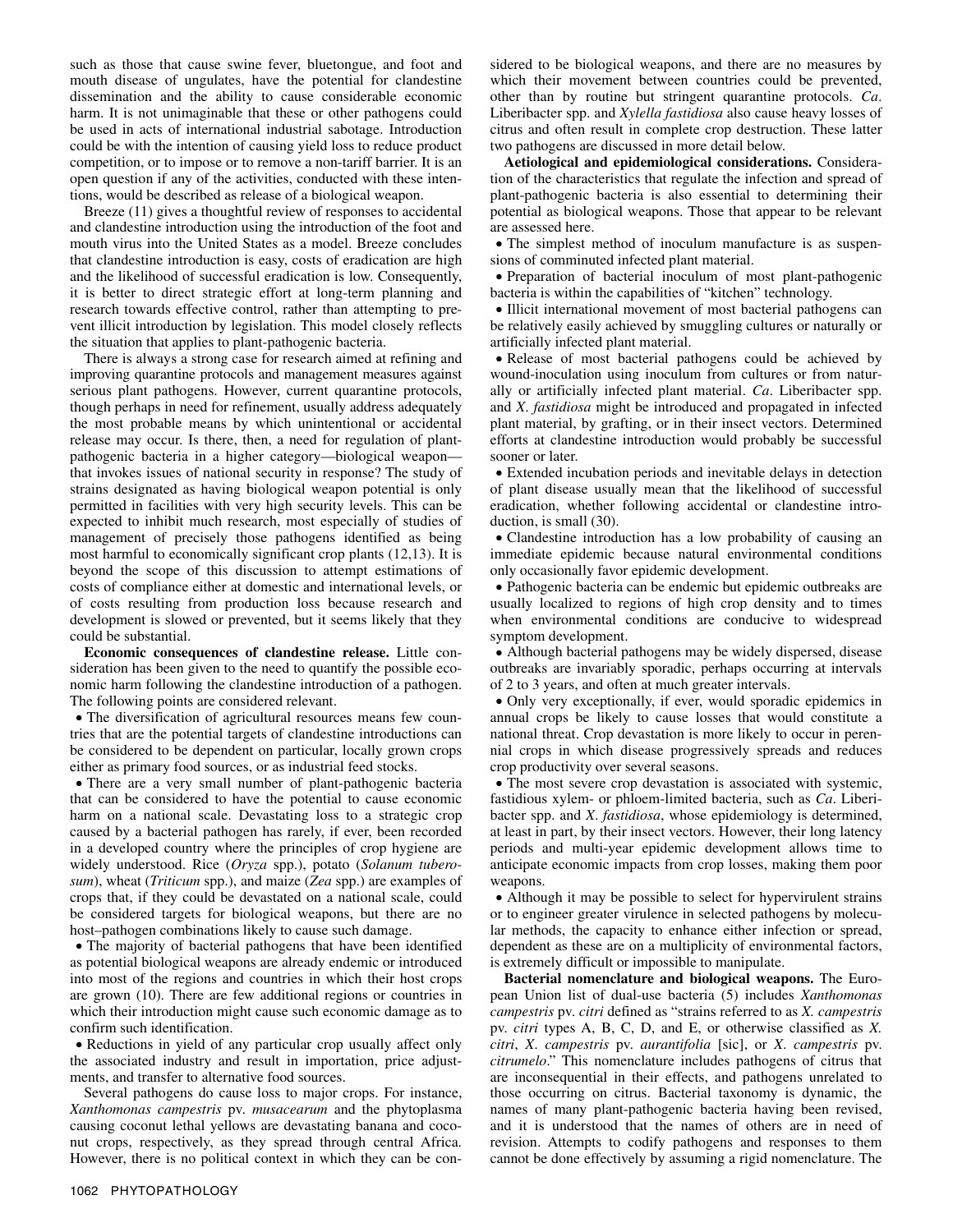legislation has been enacted in the belief that bacterial names have descriptive properties; e.g., that a pathogen with the name *citri* is necessarily associated with the plant genus *Citrus*. This belief is mistaken (29). Although names are often derived from some character of the taxon when it was originally proposed, this carries no implication that all members of the taxon exhibit that character (34). The impact of this law is that one major European culture collection will only release *X*. *axonopodis* pv. 'citrumelo' (also called *X. alfalfae* subsp. *citrumelonis* or *X*. *campetris* pv. *citri* group E), the pathogen associated with the minor disease, citrus bacterial spot, with the most stringent permissions and with restrictions on further dissemination. Furthermore, a second major European culture collection will not release strains of *X*. *citri* subsp. *malvacearum*, specific to cotton, because of its species epithet. A recent analysis based on gene relationships (3; N. Parkinson, *unpublished data*) indicates that a substantial number of pathovars at present allocated to *X. axonopodis* could, in a future nomenclatural revision of the species, be transferred to *X. citri*, bringing them within the framework of the legislation. Future revisions in bacterial nomenclature may therefore lead to regulation of the movement of strains for which restrictive legislation is inappropriate, with heavy criminal penalties for failure to comply with highly restrictive containment regulations. Legislation will also impede legitimate commercial and industrial applications of these bacteria.

**Putative plant-pathogenic bacterial biological weapons.**  Below are brief notes about pathogens listed in the reports (1,2,5,7) relevant to their consideration as potential biological weapons.

**'***Candidatus* **Liberibacter africanus', '***Ca***. L. americanus', and '***Ca***. L. asiaticus'.** '*Ca*. L. africanus' and '*Ca*. L. asiaticus' are devastating phloem-limited systemic pathogens responsible for the citrus greening disease, now called huanglongbing (HLB). At present, '*Ca*. L. africanus' is found in Africa, Arabia, Madagascar, Reunion, and Mauritius. '*Ca*. L. asiaticus' is found throughout Asia, South-East Asia, and Arabia, and has recently been reported in Brazil, and the state of Florida in the United States. '*Ca*. L. americanus' has been reported only in Brazil. Infected plants invariably deteriorate and eventually die. Once established, control appears to be impossible. The pathogens cannot be cultured and therefore dispersal and infection can only be carried out using infected plant material and by transmission via their psyllid vectors (20,21).

*Clavibacter michiganensis* **subsp.** *sepedonicus.* This pathogen causes a serious systemic disease of potato and is difficult to control. Nevertheless, the application of modern hygiene measures allows the production of commercially profitable crops in countries in which the pathogen is present.

*Erwinia amylovora.* This pathogen of apple, pear, quince, loquat, and Rosaceous ornamentals appears to have variable affects on crops depending on local environmental conditions. It can cause serious losses in California and the United Kingdom. When first intorduced into New Zealand, it was regarded with concern, but since then it has proved to be a pathogen of nuisance value only (J. M. Young, *unpublished data*). It has been reported in most European countries where it is considered a limiting factor for growing some cultivars. There appears to be considerable variation in disease tolerance between cultivars and species (9).

*Ralstonia solanacearum* **races 2 and 3.** Compared with *R. solanacearum* race 1, races 2 and 3 have relatively narrow host ranges of which banana and potato, respectively, are the most important crops. *R*. *solanacearum* race 2 causes damage on banana in tropical regions and *R*. *solanacearum* race 3 causes disease on potato, tomato, pepper, eggplant, and geranium in temperate regions (17). *R*. *solanacearum* race 2 could have a significant impact on banana production if it was introduced into regions where it had not previously been present. *R*. *solana-* *cearum* race 3 may be listed because of potential commercial impact of quarantine restrictions imposed on infected potato crops intended for export (19) rather than because of disease severity.

*Xanthomonas albilineans. X. albilineans* is ubiquitous in all regions where sugarcane is grown (10). It can cause serious local damage but the application of modern hygiene measures allows the routine production of commercially profitable crops.

*Xanthomonas axonopodis* **pv.** *citri.* Of xanthomonad pathogens of citrus, only that causing Asiatic or Oriental canker, variously named *X*. *axonopodis* pv. *citri* or *X. citri* subsp. *citri*, or *X*. *campetris* pv. *citri* group A, can cause serious losses to crops grown for juice and further losses in yield from cosmetic damage to crops grown for fruit (16). It is now present in all citrusproducing counties in Florida where economic crops are grown in spite of its presence. Other xanthomonad pathogens of citrus, named *X*. *axonopodis* pv. *aurantifolii* (or *X. fuscans* subsp. *aurantifolii* or *X*. *campetris* pv. *citri* groups B, C, and D) and *X*. *axonopodis* pv. *citrumelo* (or *X. alfalfae* subsp. *citrumelonis* or *X*. *campetris* pv. *citri* group E), can cause relatively minor losses in yield from cosmetic damage to crops grown for fruit (20,22).

*Xanthomonas oryzae* **pv.** *oryzae. X. oryzae* pv. *oryzae* is the most serious bacterial disease of rice, sometimes causing serious epidemics and being responsible for widespread reduced rice yields (30). It is ubiquitous in all regions in Asia, where the crop is successfully grown as a staple food (10).

*Xanthomonas oryzae* **pv.** *oryzicola. X. oryzae* pv. *oryzicola* is endemic in areas of tropical rice production (10). It appears to cause less serious damage than *X. oryzae* pv. *oryzae* and, with the application of modern hygiene measures, does not cause major losses. This pathogen, but not *X. oryzae* pv. *oryzae*, was recently included on the U.S. Select List.

*Xylella fastidiosa. X. fastidiosa* is a devastating systemic xylemlimited pathogen that causes the disease variegated chlorosis of citrus. Infection of plants is only known to occur when vectors are present. The pathogen can be cultured and maintained with difficulty. Spread of the pathogen can be slowed, but not halted, by control of the insect vector and use of standard phytosanitary methods in the production of replants (25).

Of all the bacterial species listed above, only *Ca*. Liberibacter spp. and *X*. *fastidiosa*, both pathogenic to citrus, might be considered to fulfill the criteria proposed for biological weapons. The citrus crop is the basis of juice and fruit industries that are so large that serious damage to them might have significant consequences for those economies in the United States and Europe where the pathogen is not already present.

**Psychological consequences of clandestine release (bioterror).** Several reports suggest that release of plant pathogens as biological weapons could cause yield losses leading to fear, shock, or panic or have a psychological impact (19,23,28). It is this language and these concepts that imply that they may be considered to be bioterror weapons. We are not aware of any plant-pathogenic bacterium with the capacity to do damage likely to have the psychological consequences suggested. For example, the accidental release and rapid dissemination of the foot and mouth virus on farms in the United Kingdom in 2001 could hardly have done more damage if it had been introduced clandestinely, yet the popular concern, though widespread, was largely allayed by temperate reassurances of its probable effects. It is true that a willful, destructive act carries with it a threat not associated with accidental introduction, but no plant-pathogenic bacterium has the capacity to do such acute damage following introduction into a region or country for the first time as to generate fear. The plant-pathogenic bacteria that cause the greatest losses, *Ca*. Liberibacter spp. and *X. fastidiosa*, require several years to achieve their full economic impact. In this circumstance, it cannot be accepted that the terms fear, shock, or panic could be applied to their effect. In short, there is no bacterial plant pathogen with the capacity to cause such damage as to instill public fear or alarm.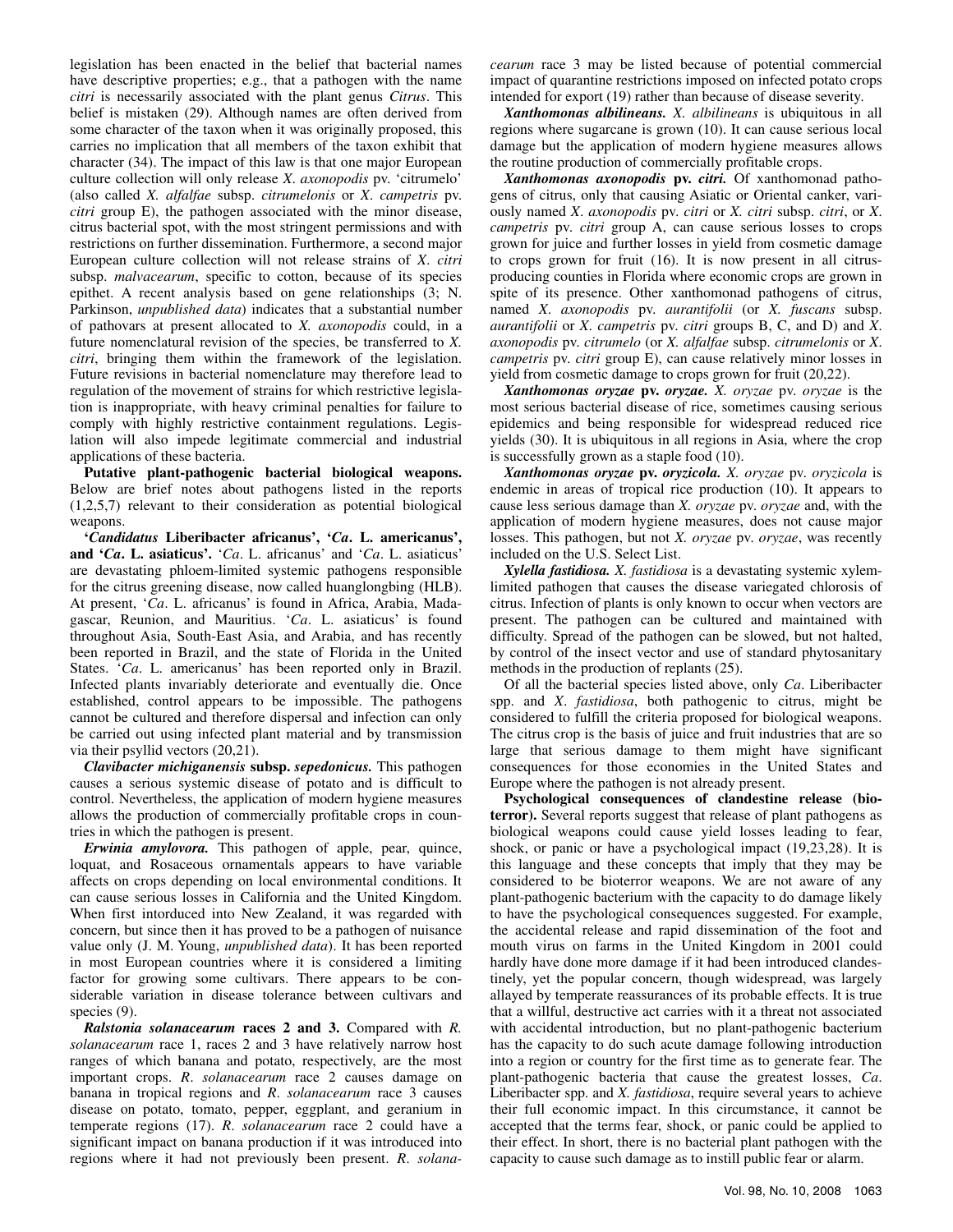Some literature is presented in general terms in which the relative threats of biological weapon release of human pathogens and agricultural pathogens are not clearly differentiated, therefore exaggerating the latter threats (14). It should be a matter for concern when speculation involving worst-case epidemic and damage scenarios replaces temperate realistic assessments of probable consequences. For instance, Wheelis et al. (32) consider that any attack on agricultural resources, including release of animal pathogens, would be unlikely to cause serious alarm.

**Conclusions.** The criterion that would justify recognition of any known plant-pathogenic bacterium as a biological weapon a bacterium not already present in a country or region and whose clandestine introduction by a hostile adversary in a declared or undeclared war could do significant harm to a national economy and thus pose a threat to national security—can only be considered relevant to very few bacteria. A consideration of the bacteria already listed as potential biological weapons shows few that are likely to pose the kind of acute or chronic threats associated with the concept of biological weapon release. Only strains of *Ca*. Liberibacter spp. and *X*. *fastidiosa*, pathogenic to citrus, might be considered as possible, though doubtful, candidates.

The application of less stringent criteria would mean that research and distribution of plant-pathogenic bacteria that pose a lesser threat will be regulated by national security legislation. This will seriously and unnecessarily inhibit research on these pathogens and deny the rewards of such research.

Because most plant-pathogenic bacteria can be propagated as pure cultures or in infected material with relative ease, determined attempts at clandestine introduction are likely to succeed whatever legislative barriers on the movement of pathogenic material are in place. These barriers are already sufficient to address nonclandestine introductions. More restrictive regulation of movement of bacterial strains in culture can only constrain legitimate exchanges.

Even if pathogens did fulfill the proposed criteria for a biological weapon, it is not clear that regulation in terms of national security is the best approach to controlling them. Longstanding quarantine legislation in most jurisdictions already restricts the movement of pathogenic bacterial strains and provides responses that will mitigate the impact of accidental, as well as clandestine, release. There is an urgent need for critical consideration as to whether the likelihood of clandestine release can be significantly reduced by even more restrictive quarantine legislation. Legislation that does not critically consider realistic scenarios is likely to do more harm than any plausible biological threat, acting as a gratuitous barrier both to research on control measures of these most serious pathogens, and to the exchange of organisms for potentially useful purposes.

In addition, some legislation restricts bacteria simply on the basis of their names, without consideration of their actual or potential threat. The consequence of this misunderstanding is that bacteria that present little or no conceivable threat in terms of national security are restricted unnecessarily, and noncompliance with regulations governing their movement and use may incur extraordinary penalties.

Some reports give undue emphasis to plant-pathogenic bacteria as bioterror weapons, and in so doing may induce concern or even fear among those unfamiliar with them that is wholly unwarranted. To imply that plant-pathogenic bacteria can be bioterror weapons is greatly to exaggerate their capacity to cause harm and hence fear.

The threat of biological weapon use must be given careful consideration. There are human and animal pathogens that could be devastating if deliberately spread. However, when plant pathogens are compared with human and animal pathogens, it is clear that the latter present a far greater threat as potential biological weapons. It is unlikely that any plant-pathogenic bacterium can be justified realistically as a biological weapon and, considered

overall, attempts to control them as such by legislative means are counter-productive.

The critical perspective presented in this paper, focused on plant-pathogenic bacteria, might fruitfully be applied to the assessment of fungal and viral pathogens to determine whether any of these merit reconsideration as biological weapons.

## **ACKNOWLEDGMENTS**

Publication was partly supported by an NRI-CSREES Plant Bio-Security grant (2007-55605-17843) to C. Allen.

## **LITERATURE CITED**

- 1. Ad Hoc Group. 1997. Ad Hoc Group of the States Parties to the Convention on the Prohibition of the Development, Production and Stockpiling of Bacteriological (Biological) and Toxin Weapons and on their Destruction. BWC/Ad Hoc Group 38, Rolling Text, Annex I.
- 2. Agricultural Bioterrorism Protection Act of 2002. 2002. Possession, use and transfer of biological agents and toxins. Department of Agriculture, Animal and Plant Health Service. United States Federal Register 67(240):76926-76938.
- 3. Ah-You, N., Gagnevin, L., Grimont, P. A. D., Brisse, S., Nesme, X., Chiroleu, F., Bui Thi Ngoc, L., Jouen, E., Lefeuvre, P., Vernière, C., and Pruvost, O. Polyphasic characterization of xanthomonads pathogenic to *Anacardiaceae* and their relatedness to species of *Xanthomonas*. Int. J. Syst. Evol. Microbiol. (In Press).
- 4. Atlas, R. M. 2002. Bioterrorism: from threat to reality. Annu. Rev. Microbiol. 56:167-185.
- 5. Anonymous. 2002. American Phytopathological Society: The first line of defense. http://www.apsnet.org/media/BiosecurityWhitepaper2-02.pdf.
- 6. Anonymous. 2006. Annex I. List of dual-use items and technology. Official Journal of the European Union, 13.3.2006, L 74/2. www. trade.ec.europa.eu/doclib/docs/2006/december/tradoc\_131576.pdf.
- 7. Australia Group. 2005. List of plant pathogens for export control. Published online by the Australia Group. http://www.australiagroup.net/ en/plants.html.
- 8. Beale, J., Brown, W., Cline, M., Cook, J., Desjardins, A., Fletcher, J., Leach, J., Lévesque, A., Madden, L., and Schaad, N. 2002. Crop biosecurity and countering agricultural bioterrorism: Responses of The American Phytopathological Society. APS*net* Feature. Published online by The American Phytopathological Society, St. Paul, MN.
- 9. Bonn, W. G., and van de Zwet, T. 2000. Distribution and economic importance of fire blight. Pages 37-54 in: Fire Blight–The Disease and Its Causative Agent, *Erwinia amylovora*. J. L. Vanneste, ed. CABI Publishing, Wallingford, UK.
- 10. Bradbury, J. F. 1986. Guide to Plant Pathogenic Bacteria. CAB International, Kew, UK.
- 11. Breeze, R. 2004. Agroterrorism: Betting far more than the farm. Biosecur. Bioterror. 2:251-264.
- 12. Callaway, E. 2007. Plant-disease controls sap outbreak responses. Nature 450:596.
- 13. Callaway, E. 2008. The green menace. Nature 452:148-150.
- 14. Casagrande, R. 2000. Biological terrorism targeted at agriculture: the threat to U.S. national security. Nonproliferation Rev. 73:92-105.
- 15. Cupp, O. S., Walker, D. E., and Hillison, J. 2004. Agroterrorism in the U.S.: Key security challenge for the 21st Century. Biosecur. Bioterror. 2:97-105.
- 16. Das, A. K. 2003. Citrus canker–A review. J. Appl. Hortic. 5:52-60.
- 17. Denny, T. P. 2006. Plant pathogenic *Ralstonia* species. Pages 573-644 in: Plant-Associated Bacteria. S. S. Gnanamanickam, ed. Springer Publishing, Dordrecht, The Netherlands.
- 18. EU Council Regulation. 2000. Council Regulation (EC) No. 1334/2000 of 22 June 2000, http://eur-lex.europa.eu/LexUriServ/LexUriServ.do?uri= CELEX:32000R1334:EN:HTML
- 19. Fletcher, J., Bender, C., Budowle, B., Cobb, W. T., Gold, S. E., Ishimaru, C. A., Luster, D., Melcher, U., Murch, R., Scherm, H., Seem, R. C., Sherwood, J. L., Sobral, B. W., and Tolin, S. A. 2006. Plant pathogen forensics: Capabilities, needs, and recommendations. Microbiol. Mol. Biol. Rev. 70:450-471.
- 20. Gottwald, T. R. 2007. Citrus canker and citrus huanglongbing. Two exotic bacterial diseases threatening the citrus industries of the Western Hemisphere. Outlooks Pest Manag. 18:274-279.
- 21. Gottwald, T. R., da Graca, J. V., and Bassanezi, R. B. 2007. Citrus huanglongbing: The pathogen and its impact. Published online by Plant Health Progress doi:10.1094/PHP-2007-0906-01-RV.
- 22. Gottwald, T. R., Graham, J. H., and Schubert, T. S. 2002. Citrus canker: The pathogen and its impact. Published online by Plant Health Progress